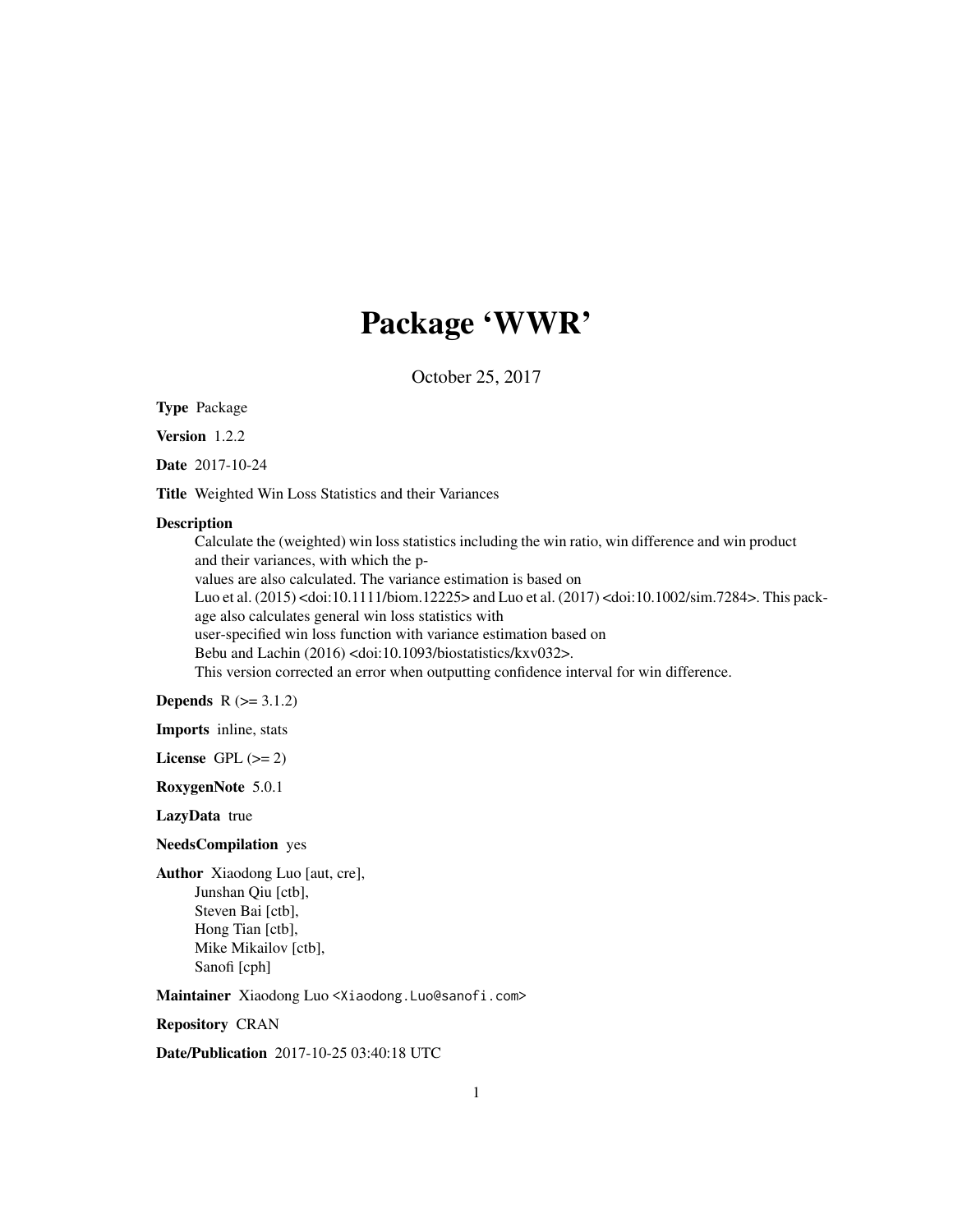# <span id="page-1-0"></span>R topics documented:

WWR-package *Weighted Win Loss Statistics and their Variances*

#### Description

Calculate the (weighted) win loss statistics including the win ratio, win difference and win product and their variances, with which the p-values are also calculated. The variance estimation is based on Luo et al. (2015) <doi:10.1111/biom.12225> and Luo et al. (2017) <doi:10.1002/sim.7284>. This package also calculates general win loss statistics with user-specified win loss function with variance estimation based on Bebu and Lachin (2016) <doi:10.1093/biostatistics/kxv032>. This version corrected an error when outputting confidence interval for win difference.

#### Details

The DESCRIPTION file:

| Package:           | <b>WWR</b>                                                                                                                  |
|--------------------|-----------------------------------------------------------------------------------------------------------------------------|
| Type:              | Package                                                                                                                     |
| Version:           | 1.2.2                                                                                                                       |
| Date:              | 2017-10-24                                                                                                                  |
| Title:             | Weighted Win Loss Statistics and their Variances                                                                            |
|                    | Description: Calculate the (weighted) win loss statistics including the win ratio, win difference and win product and their |
|                    | Authors@R: c(person(given="Xiaodong", family="Luo", email = "Xiaodong.Luo@sanofi.com", role =c("aut", "cre")), pe           |
| Depends:           | $R$ ( $> = 3.1.2$ )                                                                                                         |
| Imports:           | inline, stats                                                                                                               |
| License:           | $GPL (= 2)$                                                                                                                 |
| RoxygenNote: 5.0.1 |                                                                                                                             |
| LazyData:          | true                                                                                                                        |
| Author:            | Xiaodong Luo [aut, cre], Junshan Qiu [ctb], Steven Bai [ctb], Hong Tian [ctb], Mike Mikailov [ctb], Sanofi [                |
| Maintainer:        | Xiaodong Luo <xiaodong.luo@sanofi.com></xiaodong.luo@sanofi.com>                                                            |
|                    |                                                                                                                             |

Index of help topics:

| WWR-package | Weighted Win Loss Statistics and their |
|-------------|----------------------------------------|
|             | Variances                              |
| genwr       | General Win Loss Statistics            |
| winratio    | Win Loss Statistics                    |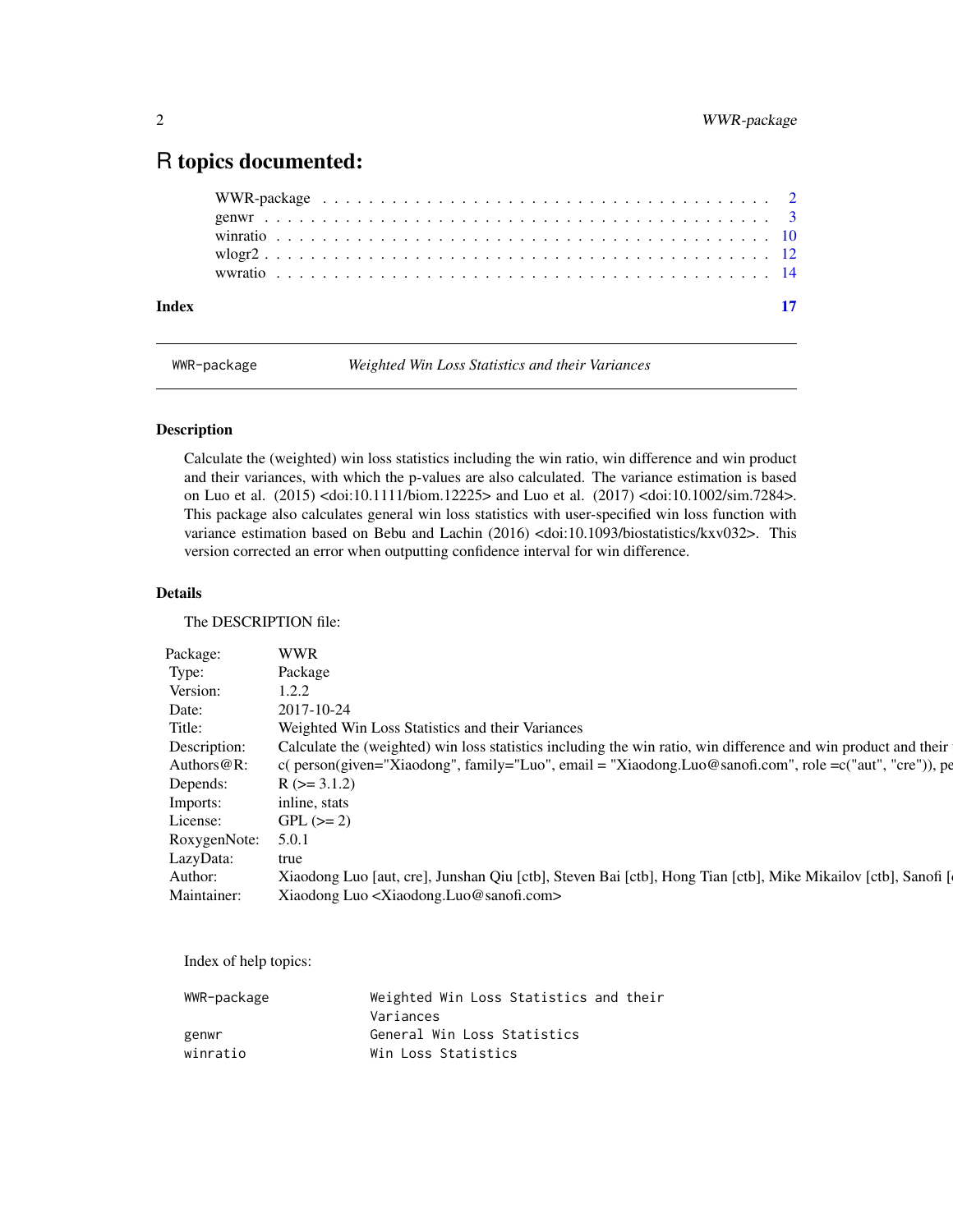<span id="page-2-0"></span>genwr 30 a 200 a 200 a 200 a 200 a 200 a 200 a 200 a 200 a 200 a 200 a 200 a 200 a 200 a 200 a 200 a 200 a 200

| wlogr2  | Log-rank statistics |                              |
|---------|---------------------|------------------------------|
| wwratio |                     | Weighted Win Loss Statistics |

#### Author(s)

NA

Maintainer: NA

#### References

Pocock S.J., Ariti C.A., Collier T. J. and Wang D. 2012. The win ratio: a new approach to the analysis of composite endpoints in clinical trials based on clinical priorities. European Heart Journal, 33, 176-182.

Luo X., Tian H., Mohanty S. and Tsai W.-Y. 2015. An alternative approach to confidence interval estimation for the win ratio statistic. Biometrics, 71, 139-145.

Bebu I. and Lachin J.M. 2016. Large sample inference for a win ratio analysis of a composite outcome based on prioritized components. Biostatistics, 17, 178-187.

Luo X., Qiu J., Bai S. and Tian H. 2017. Weighted win loss approach for analyzing prioritized outcomes. Statistics in Medicine, <doi: 10.1002/sim.7284>.

genwr *General Win Loss Statistics*

### Description

Calculate the general win loss statistics and their corresponding variances under the global NULL hypothesis and under alterantive hypothesis based on Bebu and Lachin (2016) paper, which is a generalization of the win ratio of Pocock et al. (2012) and the win difference of Luo et al. (2015). This calculation needs the users to specify the win loss matrix.

#### Usage

genwr(aindex)

#### Arguments

aindex a numeric matrix of win loss indicators. Suppose there are group 1 and group 0 in the study with sample sizes  $n_1$  and  $n_0$  respectively. The matrix aindex is a  $n_1 \times n_0$  matrix with elements  $C_{ij}$ :  $i = 1, \ldots, n_1, j = 1, \ldots, n_0$ . The element  $C_{ij}$  is equal to 1 if subject i in group 1 wins over subject j in group 0 on the most important outcome,  $C_{ij}$  is equal to  $-1$  if subject *i* in group 1 loses against subject j in group 0 on the most important outcome;  $C_{ij}$  is equal to 2 if subject i in group 1 wins over subject  $j$  in group 0 on the second most important outcome after tie on the most important outcome,  $C_{ij}$  is equal to  $-2$  if subject i in group 1 loses against subject  $j$  in group 0 on the second most important outcome after tie on the most important outcome;  $C_{ij}$  is equal to 3 if subject i in group 1 wins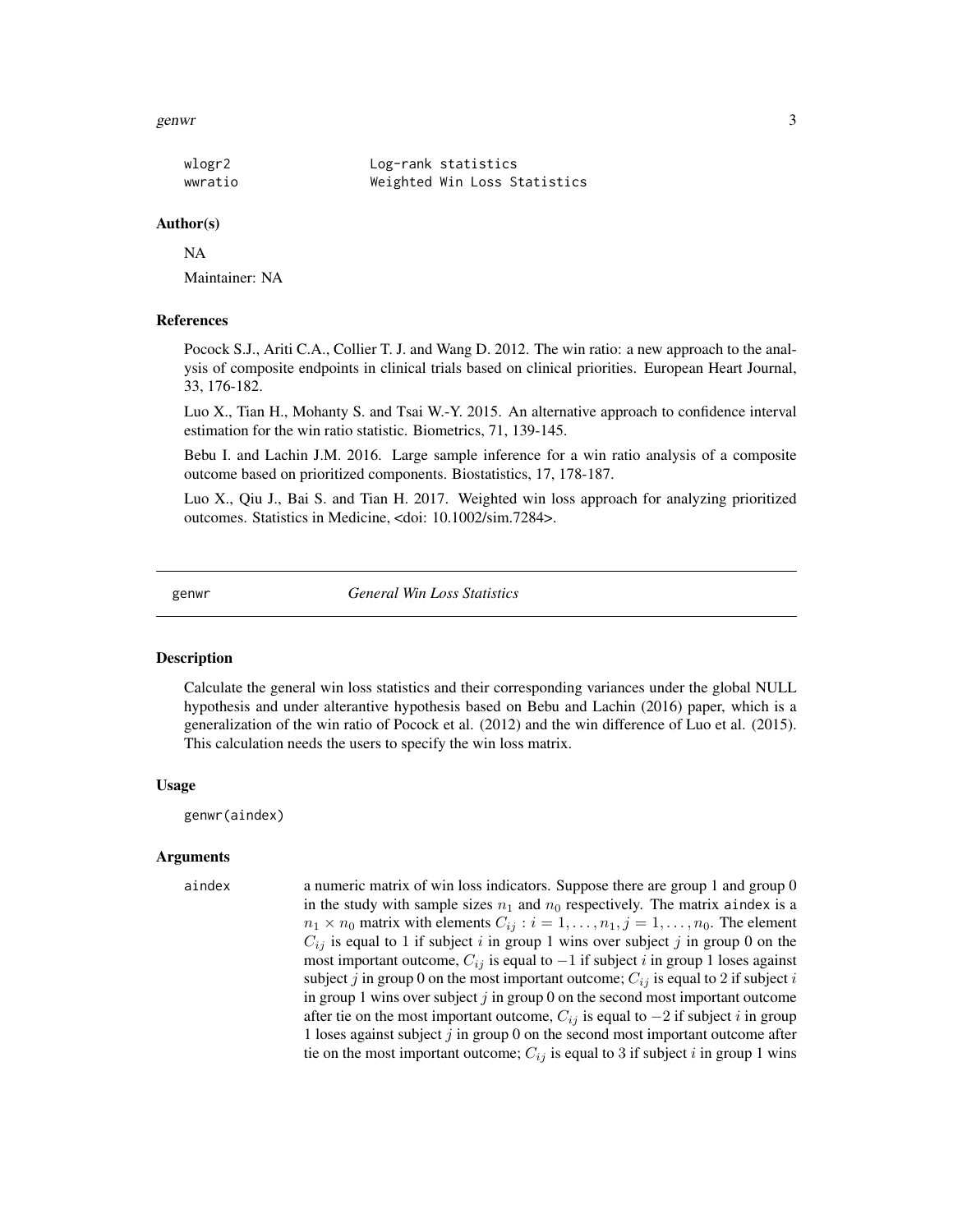over subject  $j$  in group  $0$  on the third most important outcome after tie on the first two most important outcomes,  $C_{ij}$  is equal to  $-3$  if subject i in group 1 loses against subject  $j$  in group 0 on the third most important outcome after tie on the first two most important outcomes; and so forth until all the outcomes have been used for comparison; then  $C_{ij}$  is equal to 0 if an ultimate tie is resulted.

#### Details

General win loss statistics

### Value

| n1      | Number of subjects in group 1                                                                                                                                                                                                                                                                                                                                    |
|---------|------------------------------------------------------------------------------------------------------------------------------------------------------------------------------------------------------------------------------------------------------------------------------------------------------------------------------------------------------------------|
| n0      | Number of subjects in group 0                                                                                                                                                                                                                                                                                                                                    |
| n       | Total number of subjects in both groups                                                                                                                                                                                                                                                                                                                          |
| totalw  | Total number of wins in group 1                                                                                                                                                                                                                                                                                                                                  |
| totall  | Total number of losses in group 1                                                                                                                                                                                                                                                                                                                                |
| tw      | A vector of total numbers of wins in group 1 for each of the outcomes. Note<br>that totalw=sum(tw), the first element is for the most important outcome, the<br>second elemnet is for the second important outcome etc.                                                                                                                                          |
| tl      | A vector of total numbers of losses in group 1 for each of the outcomes. Note<br>that $total1 = sum(t)$ , the first element is for the most important outcome, the<br>second elemnet is for the second important outcome etc.                                                                                                                                    |
| хp      | The ratios between tw and t1                                                                                                                                                                                                                                                                                                                                     |
| cwindex | The win contribution index defined as the ratio between tw and totalw+totall                                                                                                                                                                                                                                                                                     |
| clindex | The loss contribution index defined as the ratio between t1 and totalw+totall                                                                                                                                                                                                                                                                                    |
| wr      | Win ratio defined as totalw/totall                                                                                                                                                                                                                                                                                                                               |
| vr      | Asymptotic variance of the win ratio under alterantive hypothesis                                                                                                                                                                                                                                                                                                |
| vr0     | Asymptotic variance of the win ratio under global null hypothesis                                                                                                                                                                                                                                                                                                |
| tr      | standardized $log(wr)$ using the variance vr                                                                                                                                                                                                                                                                                                                     |
| pr      | 2-sided p-value of tr                                                                                                                                                                                                                                                                                                                                            |
| tr0     | standardized $log(wr)$ using the variance $vr\theta$                                                                                                                                                                                                                                                                                                             |
| pr0     | 2-sided p-value of tr0                                                                                                                                                                                                                                                                                                                                           |
| wd      | Win difference defined as totalw-totall                                                                                                                                                                                                                                                                                                                          |
| vd      | Asymptotic variance of the win difference under alterantive hypothesis. The<br>first element is the variance when the group assignment is considered as fixed,<br>and the second element is the variance when the group assignment is considered<br>as random, so the second element is slightly larger than the first element when<br>with unequal allocations. |
| vd0     | Asymptotic variance of the win difference under global null hypothesis                                                                                                                                                                                                                                                                                           |
| td      | standardized wd using the variance vd                                                                                                                                                                                                                                                                                                                            |
| pd      | 2-sided p-values of td                                                                                                                                                                                                                                                                                                                                           |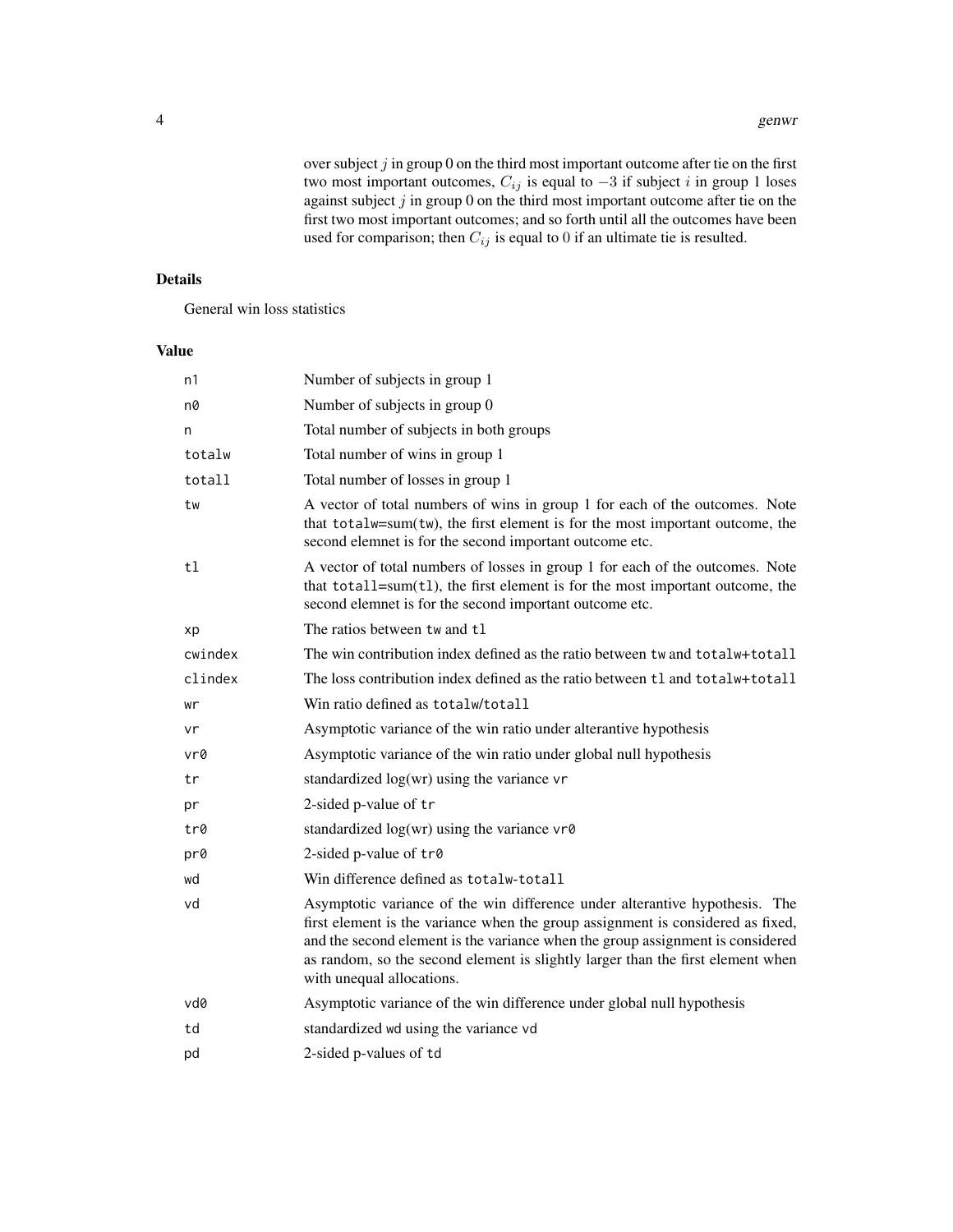#### <span id="page-4-0"></span>genwr 500 ac 1999 a 1999 a 1999 a 1999 a 1999 a 1999 a 1999 a 1999 a 1999 a 1999 a 1999 a 1999 a 1999 a 1999 a

| td0 | standardized wd using the variance vd0                              |
|-----|---------------------------------------------------------------------|
| pd0 | 2-sided p-value of $td0$                                            |
| wp  | Win product defined as the product of tw/t1                         |
| vp  | Asymptotic variance of the win product under alterantive hypothesis |
| vp0 | Asymptotic variance of the win product under global null hypothesis |
| tp  | standardized $log(wp)$ using the variancevp                         |
| pp  | 2-sided p-value of tp                                               |
| tp0 | standardized log(wp) using the variancevp0                          |
| pp0 | 2-sided p-value of $tp@$                                            |

#### Author(s)

Xiaodong Luo

#### References

Pocock S.J., Ariti C.A., Collier T. J. and Wang D. 2012. The win ratio: a new approach to the analysis of composite endpoints in clinical trials based on clinical priorities. European Heart Journal, 33, 176-182.

Luo X., Tian H., Mohanty S. and Tsai W.-Y. 2015. An alternative approach to confidence interval estimation for the win ratio statistic. Biometrics, 71, 139-145.

Bebu I. and Lachin J.M. 2016. Large sample inference for a win ratio analysis of a composite outcome based on prioritized components. Biostatistics, 17, 178-187.

#### See Also

[wlogr2](#page-11-1),[winratio](#page-9-1),[wwratio](#page-13-1)

#### Examples

```
##########################################################
## Example 1: survival (semi-competing risks) example
## with terminal event having higher priority
##########################################################
##############################
## Step 1: data generation
##############################
n<-200
rho<-0.5
b2<-0.0b1<-0.0bc < -1.0lambda10<-0.1;lambda20<-0.08;lambdac0<-0.09
lam1<-rep(0,n);lam2<-rep(0,n);lamc<-rep(0,n)
z <-rep(\emptyset, n)
z[1:(n/2)]<-1
```
lam1<-lambda10\*exp(-b1\*z)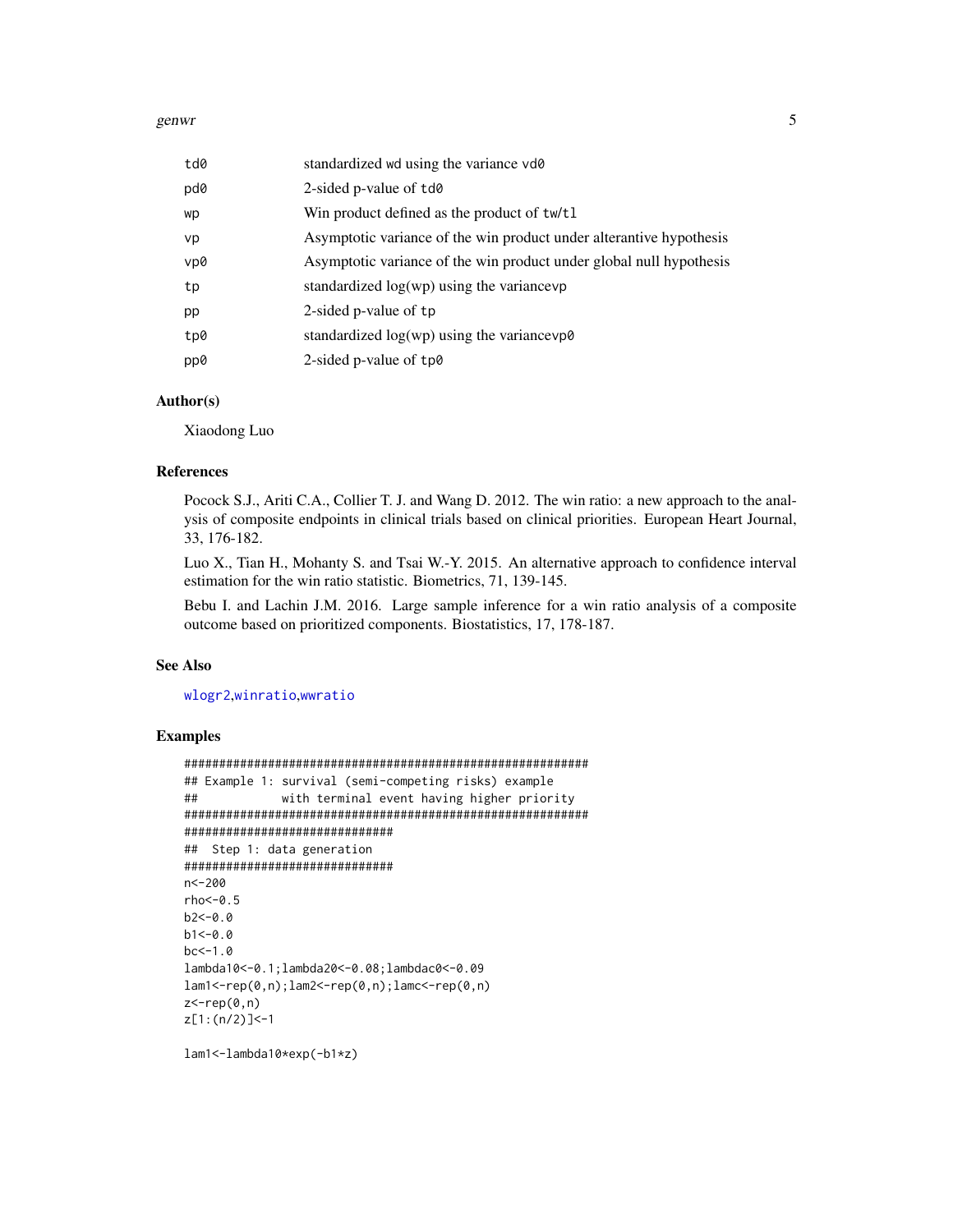```
lam2<-lambda20*exp(-b2*z)
lamc<-lambdac0*exp(-bc*z)
tem<-matrix(0,ncol=3,nrow=n)
y2y<-matrix(0,nrow=n,ncol=3)
y2y[,1]<-rnorm(n);y2y[,3]<-rnorm(n)
y2y[,2]<-rho*y2y[,1]+sqrt(1-rho^2)*y2y[,3]
tem[,1]<--log(1-pnorm(y2y[,1]))/lam1
tem[,2]<--log(1-pnorm(y2y[,2]))/lam2
tem[,3]<--log(1-runif(n))/lamc
y1<-apply(tem,1,min)
y2<-apply(tem[,2:3],1,min)
d1<-as.numeric(tem[,1]<=y1)
d2<-as.numeric(tem[,2]<=y2)
###un-weighted win loss
wtest<-winratio(y1,y2,d1,d2,z)
summary(wtest)
i<-1 ##i=1,2,3,4
j < - 1 ##j = 1, 2
###weighted win loss
wwtest<-wwratio(y1,y2,d1,d2,z,wty1=i,wty2=j)
summary(wwtest)
####general win loss
###Define the win loss function
comp<-function(y,x){
  y1i<-y[1];y2i<-y[2];d1i<-y[3];d2i<-y[4]
  y1j<-x[1];y2j<-x[2];d1j<-x[3];d2j<-x[4]
  w2<-0;w1<-0;l2<-0;l1<-0
  if (d2j==1 & y2i>=y2j) w2<-1
  else if (d2i==1 & y2j>=y2i) l2<-1
  if (w2==0 & l2==0 & d1j==1 & y1i>=y1j) w1<-1
  else if (w2==0 & l2==0 & d1i==1 & y1j>=y1i) l1<-1
  comp<-0
  if (w2==1) comp<-1
  else if (l2==1) comp<-(-1)
  else if (w1==1) comp<-2
  else if (l1==1) comp<-(-2)
  comp
}
###Use the user-defined win loss function to calculate the win loss matrix
y<-cbind(y1,y2,d1,d2)
yy1<-y[z==1,]
yy0<-y[z==0,]
n1 < - sum(z==1)
```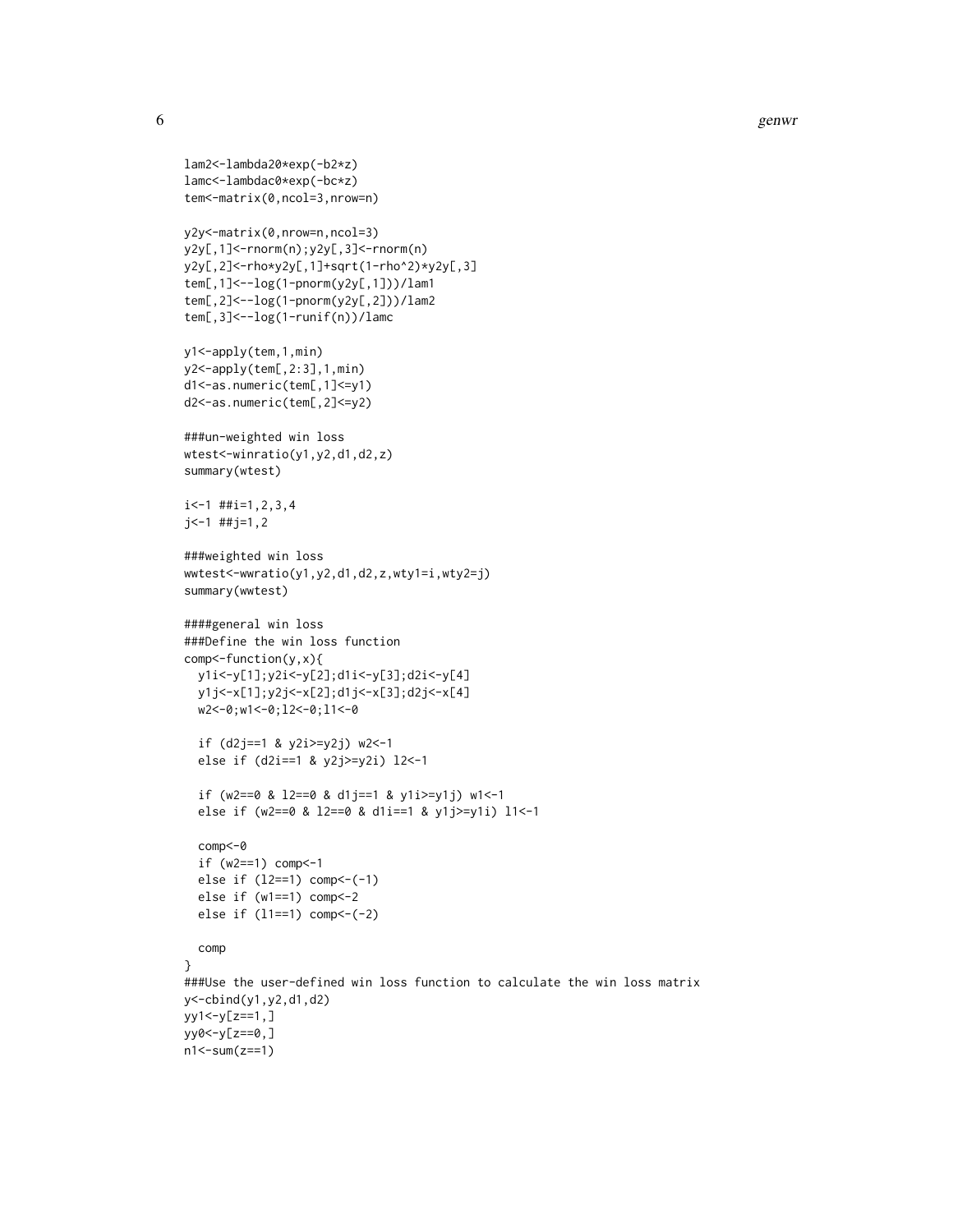#### genwr 2008 a 1999 yn 1999 a 1999 a 1999 yn 1999 a 1999 a 1999 a 1999 a 1999 a 1999 a 1999 a 1999 a 1999 a 199

```
n0<-sum(z==0)
bindex<-matrix(0,nrow=n1,ncol=n0)
for (i in 1:n1)for (j in 1:n0)bindex[i,j]<-comp(yy1[i,],yy0[j,])
###Use the calculated win loss matrix to calculate the general win loss statistics
bgwr<-genwr(bindex)
summary(bgwr)
##################################################################
# Note: if n>=1000 or the win loss function is complex,
# one may experience long runtime. One may instead use C, C++,
# Fortran, Python to code the win loss function.
# The following provides an example using Fortran 95 code to
# define the win loss matrix and then port it back to R
# using the package "inline"
##################################################################
#####################################################
# This is to install and load package "inline"
# so that we can compile user-defined
# win loss function
#
#install.packages("inline")
library("inline")
##############################################################
# You may also need to have rtools and gcc in the PATH
# The following code add these
# for the current R session ONLY
# Please remove the '#' in the following 6 lines.
#
#rtools <- "C:\Rtools\bin"
#gcc <- "C:\Rtools\gcc-4.6.3\bin"
#path <- strsplit(Sys.getenv("PATH"), ";")[[1]]
#new_path <- c(rtools, gcc, path)
#new_path <- new_path[!duplicated(tolower(new_path))]
#Sys.setenv(PATH = paste(new_path, collapse = ";"))
##############################################################
###Define the win loss indicator by a user-supplied function
codex5 < - "
integer::i,j,indexij,d1i,d2i,d1j,d2j,w2,w1,l2,l1
double precision::y1i,y2i,y1j,y2j
do i=1,n1,1
  y1i=y(i,1);y2i=y(i,2);d1i=dnint(y(i,3));d2i=dnint(y(i,4))do j=1,n0,1
     y1j=x(j,1);y2j=x(j,2);d1j=dnint(x(j,3));d2j=dnint(x(j,4))w2=0;w1=0;l2=0;l1=0
     if (d2j==1 .and. y2i>=y2j) then
        w^2=1else if (d2i==1 .and. y2j>=y2i) then
        12=1
```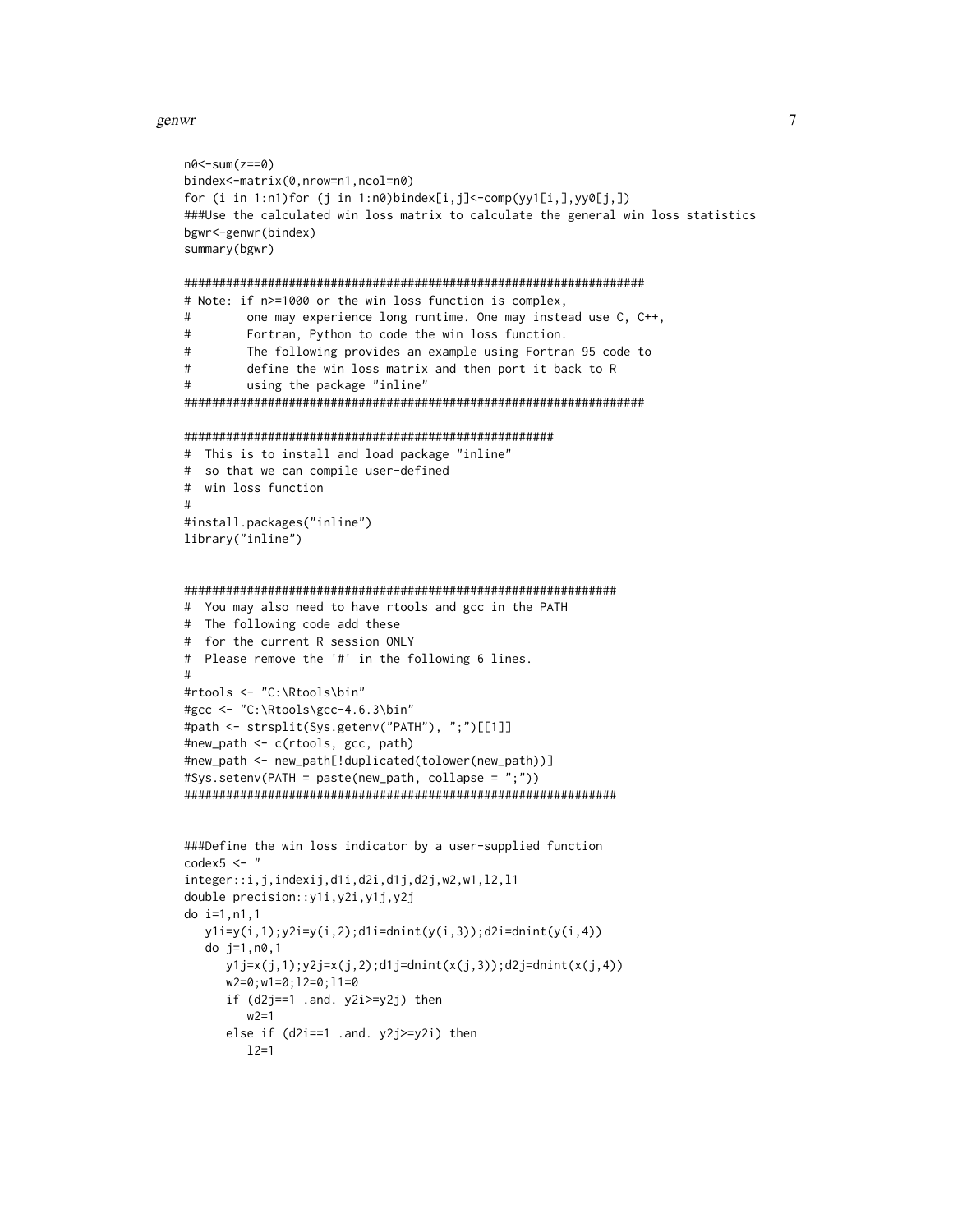```
end if
      if (w2==0 .and. l2==0 .and. d1j==1 .and. y1i>=y1j) then
        w1=1else if (w2==0 .and. l2==0 .and. d1i==1 .and. y1j>=y1i) then
        11=1end if
      aindex(i,j)=0if (w2==1) then
         aindex(i,j)=1
      else if (l2==1) then
         aindex(i,j)=-1
      else if (w1==1) then
         aindex(i,j)=2else if (l1==1) then
         aindex(i,j)=-2
      end if
   end do
end do
"
###End of defining the win loss indicator by a user-supplied function
###Convert the above code to Fortran 95 code and port it back to R
cubefnx5<-cfunction(sig = signature(n1="integer",n0="integer",p="integer",
           y="numeric",x="numeric", aindex="integer"),
           implicit = "none", dim = c("", "", "", "(n1,p)","(n0,p)","(n1,n0)"),
           codex5, language="F95")
###Use the above defined function to calculate the win loss indicators
y<-cbind(y1,y2,d1,d2)
yy1<-y[z==1,]
yy0<-y[z==0,]
n1 < - sum(z==1)n0<-sum(z==0)
options(object.size=1.0E+10)
##The following is the win loss indicator matrix
aindex<-matrix(cubefnx5(n1,n0,length(y[1,]), yy1,yy0,
               matrix(0,nrow=n1,ncol=n0))$aindex,byrow=FALSE,ncol=n0)
###Use the win loss indicator matrix to calculate the general win loss statistics
agwr<-genwr(aindex)
summary(agwr)
##########################################################
## Example 2: Continuous outcome example
## suppose there are two outcomes (y1,y2) following bivariate normal dist
## y1 is more important than y2, when comparing with (x1,x2) from another subject
## a win of first outcome if y1>x1+1 and a loss if y1<x1-1
## if tie, i.e. |y1-x1|<=1, then a win of second outcome if y2>x2+0.5
## and a loss if y2<x2-0.5. The other scenarios are tie.
##########################################################
##############################
## Step 1: data generation
```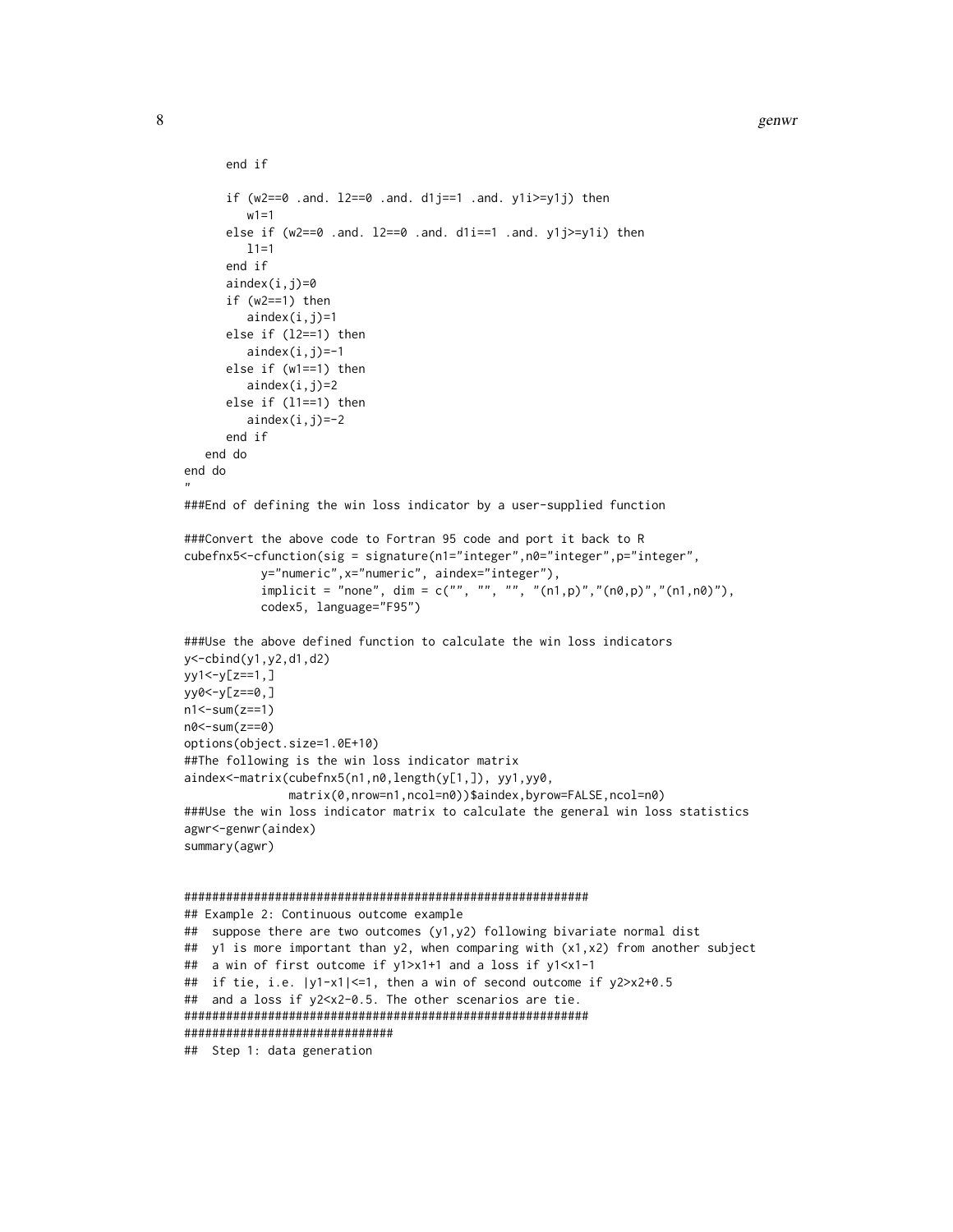#### genwr 1996 yn 1996 a 1997 a 1998 yn 1999 a 1999 a 1999 a 1999 a 1999 a 1999 a 1999 a 1999 a 1999 a 1999 a 199

```
##############################
n<-300
rho<-0.5
b2<-2.5b1<-2.0z <-rep(\emptyset, n)
z[1:(n/2)]<-1
y2y<-matrix(0,nrow=n,ncol=3)
y2y[,1]<-rnorm(n);y2y[,3]<-rnorm(n)
y2y[,2]<-rho*y2y[,1]+sqrt(1-rho^2)*y2y[,3]
y1<-b1*z+y2y[,1]
y2<-b2*z+y2y[,2]
####general win loss
###Define the win loss indicator by a user-supplied function
codex6 < - "
integer::i,j,indexij,w2,w1,l2,l1
double precision::y1i,y2i,y1j,y2j
do i=1,n1,1
   y1i=y(i,1);y2i=y(i,2)
   do j=1,n0,1
      y1j=x(j,1);y2j=x(j,2)
      w2=0;w1=0;l2=0;l1=0
      if (y1i>(y1j+1.0)) then
         w1=1else if (y1i<(y1j-1.0)) then
         11=1end if
      if (w1 == 0 .and. 11 == 0 .and. y2i > (y2j + 0.5)) then
         w2=1
      else if (w1==0 .and. 11==0 .and. y2i<(y2j-0.5)) then
         12=1end if
      aindex(i,j)=0
      if (w1==1) then
         aindex(i,j)=1
      else if (l1==1) then
         aindex(i,j)=-1
      else if (w2==1) then
         aindex(i,j)=2
      else if (l2==1) then
         aindex(i,j)=-2
      end if
   end do
end do
"
###End of defining the win loss indicator by a user-supplied function
###Convert the above code to Fortran 95 code and port it back to R
```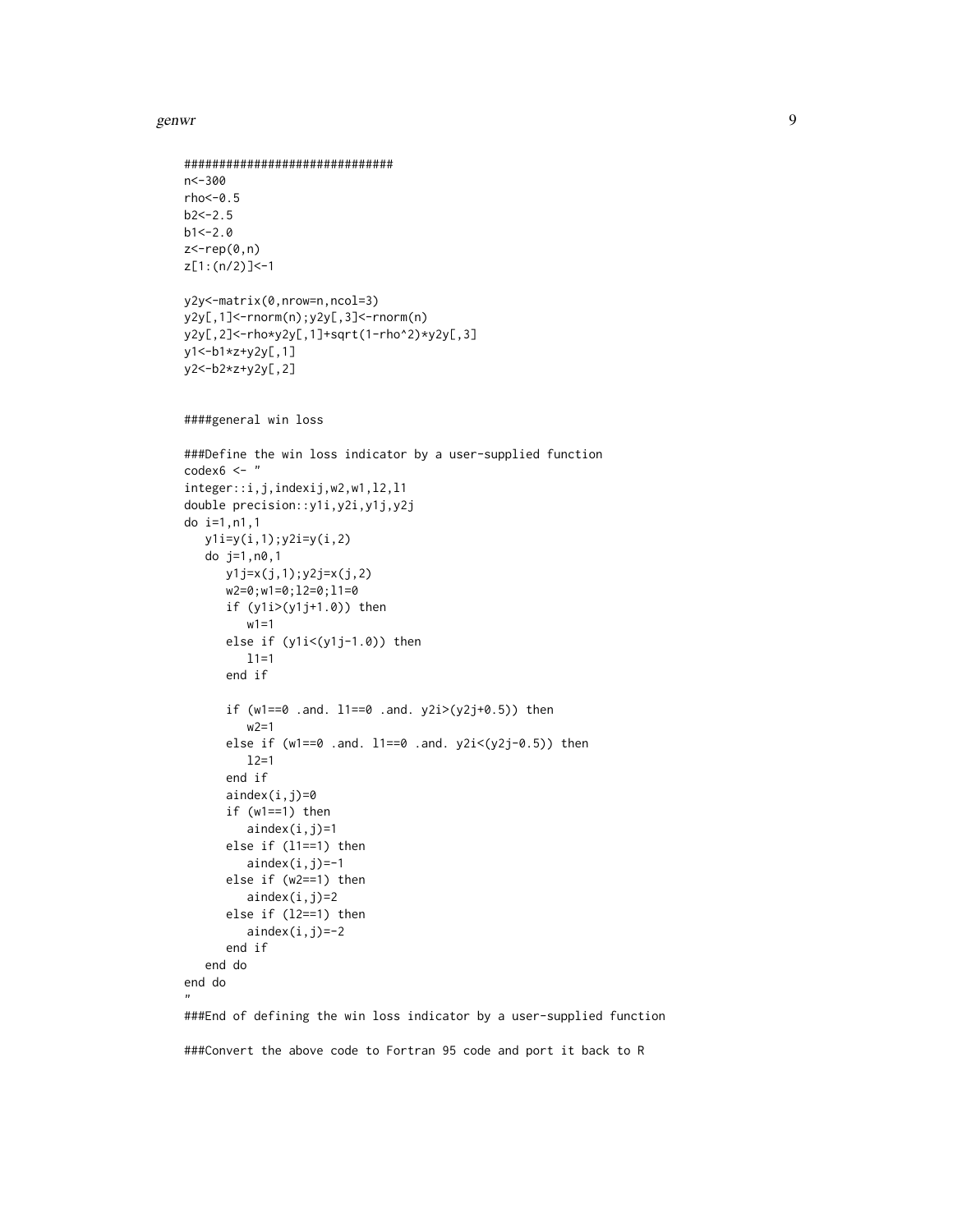```
cubefnx6<-cfunction(sig = signature(n1="integer",n0="integer",p="integer",
           y="numeric",x="numeric", aindex="integer"),
           implicit = "none", dim = c("", "", "", " (n1,p)", " (n0,p)", " (n1,n0)"),codex6, language="F95")
###Use the above defined function to calculate the win loss indicators
y<-cbind(y1,y2)
yy1<-y[z==1,]
yy0<-y[z==0,]
n1 < -sum(z=1)n0<-sum(z==0)
options(object.size=1.0E+10)
##The following is the win loss indicator matrix
aindex<-matrix(cubefnx6(n1,n0,length(y[1,]), yy1,yy0,
               matrix(0,nrow=n1,ncol=n0))$aindex,byrow=FALSE,ncol=n0)
```
###Use the win loss indicator matrix to calculate the general win loss statistics agwr<-genwr(aindex) summary(agwr)

<span id="page-9-1"></span>winratio *Win Loss Statistics*

#### Description

Calculate the win loss statistics of Pocock et al. (2012) and the corresponding variances, which are based on a U-statistic method of Luo et al. (2015)

#### Usage

winratio(y1,y2,d1,d2,z)

#### Arguments

| у1 | a numeric vector of event times denoting the minimum of event times $T_1$ , $T_2$ and<br>censoring time $C$ , where the endpoint $T_2$ , corresponding to the terminal event,<br>is considered of higher clinical importance than the endpoint $T_1$ , corresponding<br>to the non-terminal event. Note that the terminal event may censor the non-<br>terminal event, resulting in informative censoring. |
|----|------------------------------------------------------------------------------------------------------------------------------------------------------------------------------------------------------------------------------------------------------------------------------------------------------------------------------------------------------------------------------------------------------------|
| ν2 | a numeric vector of event times denoting the minimum of event time $T_2$ and<br>censoring time $C$ . Clearly, y2 is not smaller than y1.                                                                                                                                                                                                                                                                   |
| d1 | a numeric vector of event indicators with 1 denoting the non-terminal event is<br>observed and 0 denoting otherwise.                                                                                                                                                                                                                                                                                       |
| d2 | a numeric vector of event indicators with 1 denoting the terminal event is ob-<br>served and 0 denoting otherwise. Note that Luo et al. (2015) use a single indica-<br>tor d so that $d = 1$ if and only if d1=1 and d2=1; $d = 2$ if and only if d1=0 and<br>$d2=1$ ; $d = 3$ if and only if $d1=0$ and $d2=0$ ; and $d = 4$ if and only if $d1=1$ and<br>$d2=0$ .                                        |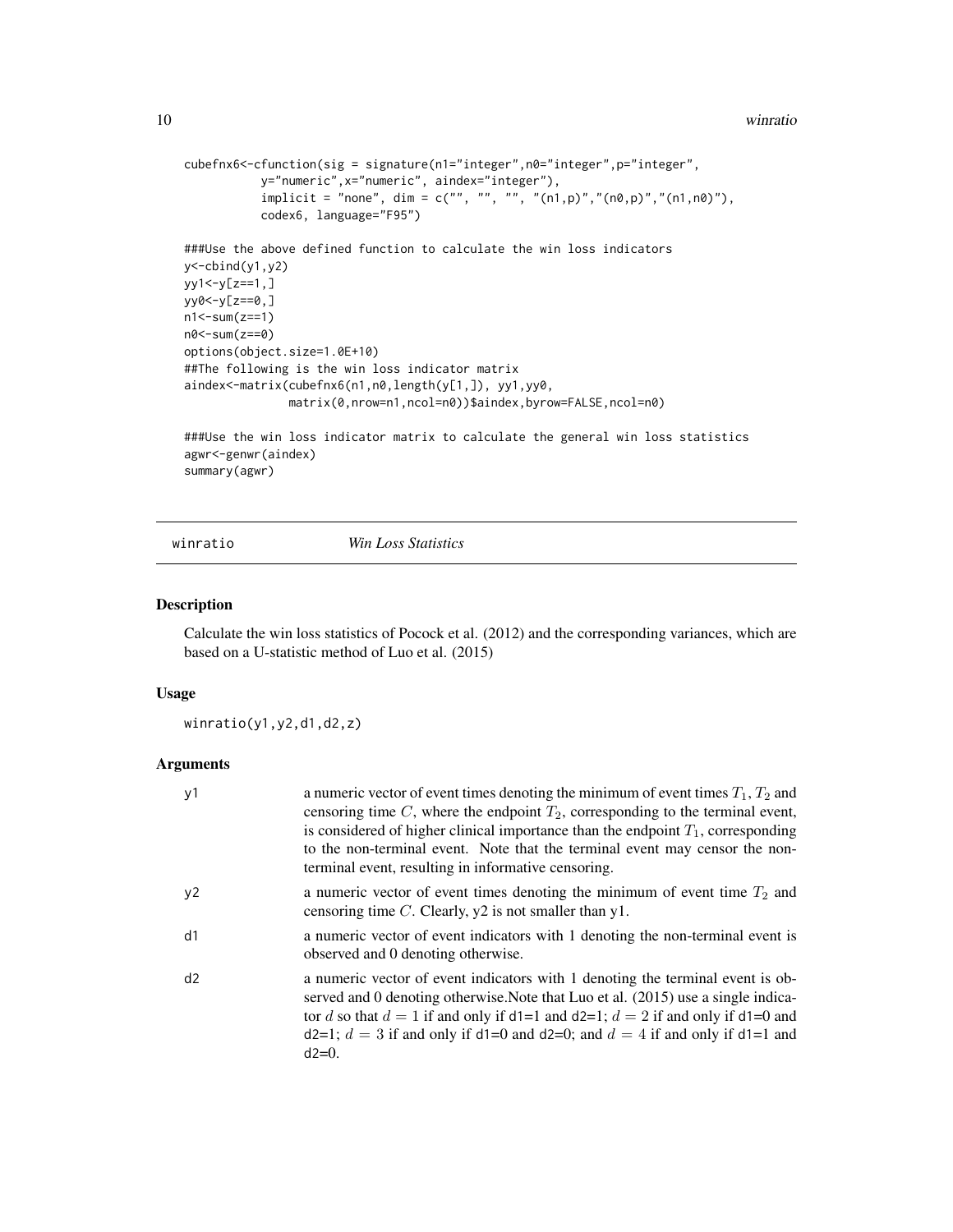#### winratio 11

z a numeric vector of group indicators with 1 denoting the treatment group and 0 the control group.

### Details

win loss statistics

## Value

| n1      | Number of subjects in group 1                                                                                                                                                                                           |
|---------|-------------------------------------------------------------------------------------------------------------------------------------------------------------------------------------------------------------------------|
| n0      | Number of subjects in group 0                                                                                                                                                                                           |
| n       | Total number of subjects in both groups                                                                                                                                                                                 |
| totalw  | Total number of wins in group 1                                                                                                                                                                                         |
| totall  | Total number of losses in group 1                                                                                                                                                                                       |
| tw      | A vector of total numbers of wins in group 1 for each of the two outcomes.<br>Note that $totalw = sum(tw)$ , and the first element is for the terminal event and<br>the second element is for the non-terminal event.   |
| tl      | A vector of total numbers of losses in group 1 for each of the two outcomes.<br>Note that $total1 = sum(t1)$ , and the first element is for the terminal event and<br>the second element is for the non-terminal event. |
| хp      | The ratios between tw and tl                                                                                                                                                                                            |
| cwindex | The win contribution index defined as the ratio between tw and total w+totall                                                                                                                                           |
| clindex | The loss contribution index defined as the ratio between t1 and total w+totall                                                                                                                                          |
| wr      | win ratio                                                                                                                                                                                                               |
| vr      | estimated variance of win ratio                                                                                                                                                                                         |
| tr      | standardized log(wr)                                                                                                                                                                                                    |
| pr      | 2-sided p-value of tr                                                                                                                                                                                                   |
| wd      | win difference                                                                                                                                                                                                          |
| vd      | estimated variance of win difference                                                                                                                                                                                    |
| td      | standardized wd                                                                                                                                                                                                         |
| pd      | 2-sided p-value of td                                                                                                                                                                                                   |
| wp      | win product                                                                                                                                                                                                             |
| vp      | estimated variance of win product                                                                                                                                                                                       |
| tp      | standardized log(wp)                                                                                                                                                                                                    |
| pp      | 2-sided p-value of tp                                                                                                                                                                                                   |

## Author(s)

Xiaodong Luo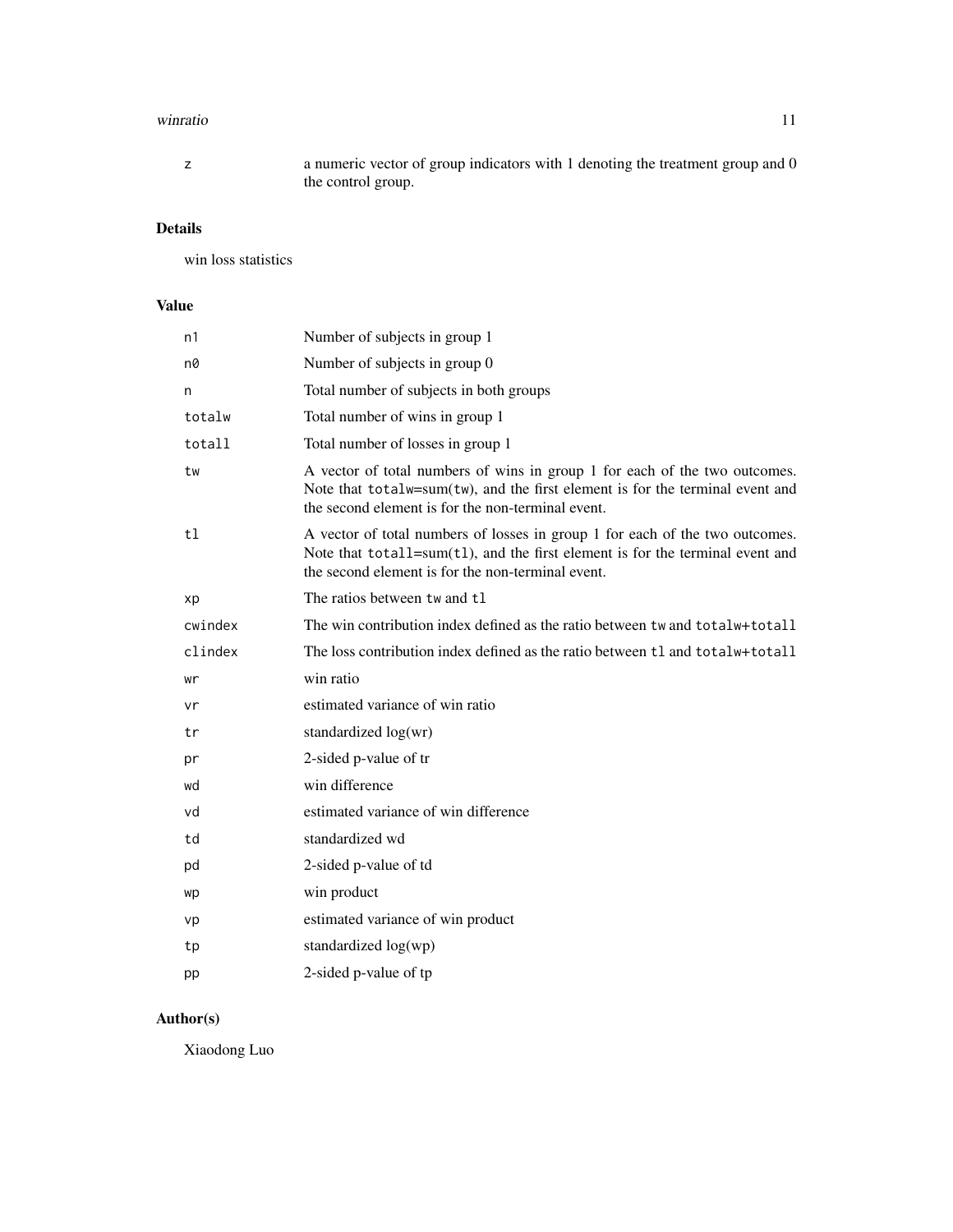#### <span id="page-11-0"></span>References

Pocock S.J., Ariti C.A., Collier T. J. and Wang D. 2012. The win ratio: a new approach to the analysis of composite endpoints in clinical trials based on clinical priorities. European Heart Journal, 33, 176-182.

Luo X., Tian H., Mohanty S. and Tsai W.-Y. 2015. An alternative approach to confidence interval estimation for the win ratio statistic. Biometrics, 71, 139-145.

#### See Also

[wlogr2](#page-11-1),[wwratio](#page-13-1)

#### Examples

```
n<-300
rho<-0.5
b2<-0.2b1<-0.5bc < -1.0lambda10<-0.1;lambda20<-0.08;lambdac0<-0.09
lam1<-rep(0,n);lam2<-rep(0,n);lamc<-rep(0,n)
z <-rep(\emptyset, n)
z[1:(n/2)]<-1
lam1<-lambda10*exp(-b1*z)
lam2<-lambda20*exp(-b2*z)
lamc<-lambdac0*exp(-bc*z)
tem<-matrix(0,ncol=3,nrow=n)
y2y<-matrix(0,nrow=n,ncol=3)
y2y[,1]<-rnorm(n);y2y[,3]<-rnorm(n)
y2y[,2]<-rho*y2y[,1]+sqrt(1-rho^2)*y2y[,3]
tem[,1]<--log(1-pnorm(y2y[,1]))/lam1
tem[,2]<--log(1-pnorm(y2y[,2]))/lam2
tem[,3]<--log(1-runif(n))/lamc
y1<-apply(tem,1,min)
y2<-apply(tem[,2:3],1,min)
d1<-as.numeric(tem[,1]<=y1)
d2<-as.numeric(tem[,2]<=y2)
wtest<-winratio(y1,y2,d1,d2,z)
```
summary(wtest)

<span id="page-11-1"></span>wlogr2 *Log-rank statistics*

#### Description

This will calculate the log-rank and Gehan statistics along with their variances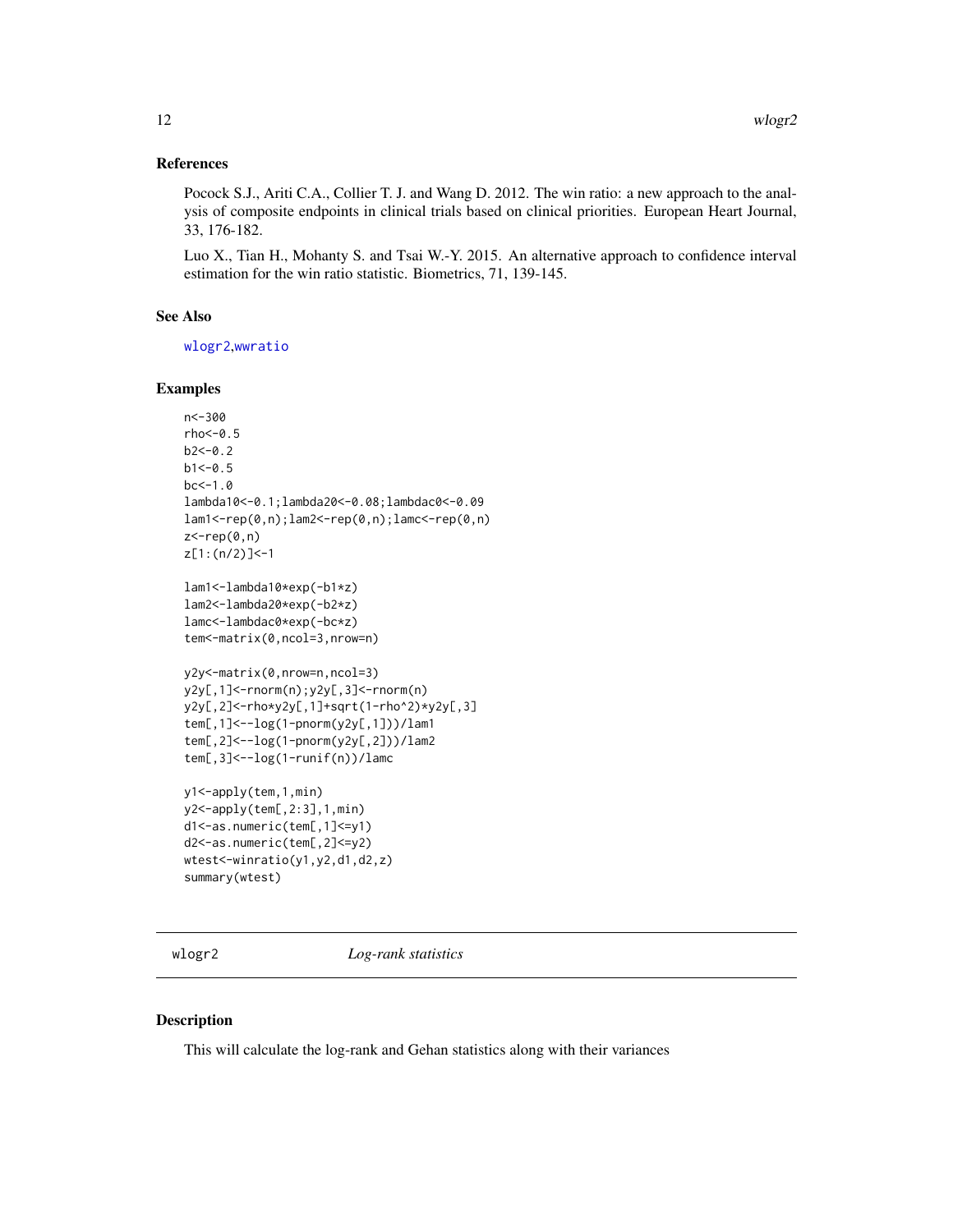#### <span id="page-12-0"></span> $wlog<sub>13</sub>$  13

### Usage

 $wlogr2(y, d, z, wty = 1)$ 

#### Arguments

| - V            | a vector of observed event times                                                 |
|----------------|----------------------------------------------------------------------------------|
| d              | a vector of event indicators with 1=event and 0=censored                         |
| $\overline{z}$ | a vector of group indicators with 1=treatment and 0=control                      |
| wtv            | a vector of weight indicators with $1 = \text{Gehan}$ and $2 = \log \text{rank}$ |

#### Value

| wty   | Type of statistics, 1=Gehan, 2=log-rank       |
|-------|-----------------------------------------------|
| stat  | value of the stat                             |
| vstat | estimated variance                            |
| tstat | standardized test stat                        |
| pstat | 2-sided p-value of the standardized test stat |
|       |                                               |

#### Note

This provides Gehan test that is usually ignored

#### Author(s)

Xiaodong Luo

#### References

Gehan E.A. 1965. A generalized Wilcoxon test for comparing arbitrarily single-censored samples. Biometrika, 53, 203-223.

Peto R. and Peto J. 1972. Asymptotically Efficient Rank Invariant Test Procedures. Journal of the Royal Statistical Society, Series A, 135, 185-207.

### See Also

[winratio](#page-9-1),[wwratio](#page-13-1)

#### Examples

```
n<-300
b < -0.2bc < -1.0lambda0<-0.1;lambdac0<-0.09
lam<-rep(0,n);lamc<-rep(0,n)
z<-rep(0,n)
z[1:(n/2)]<-1
```
lam<-lambda0\*exp(-b\*z)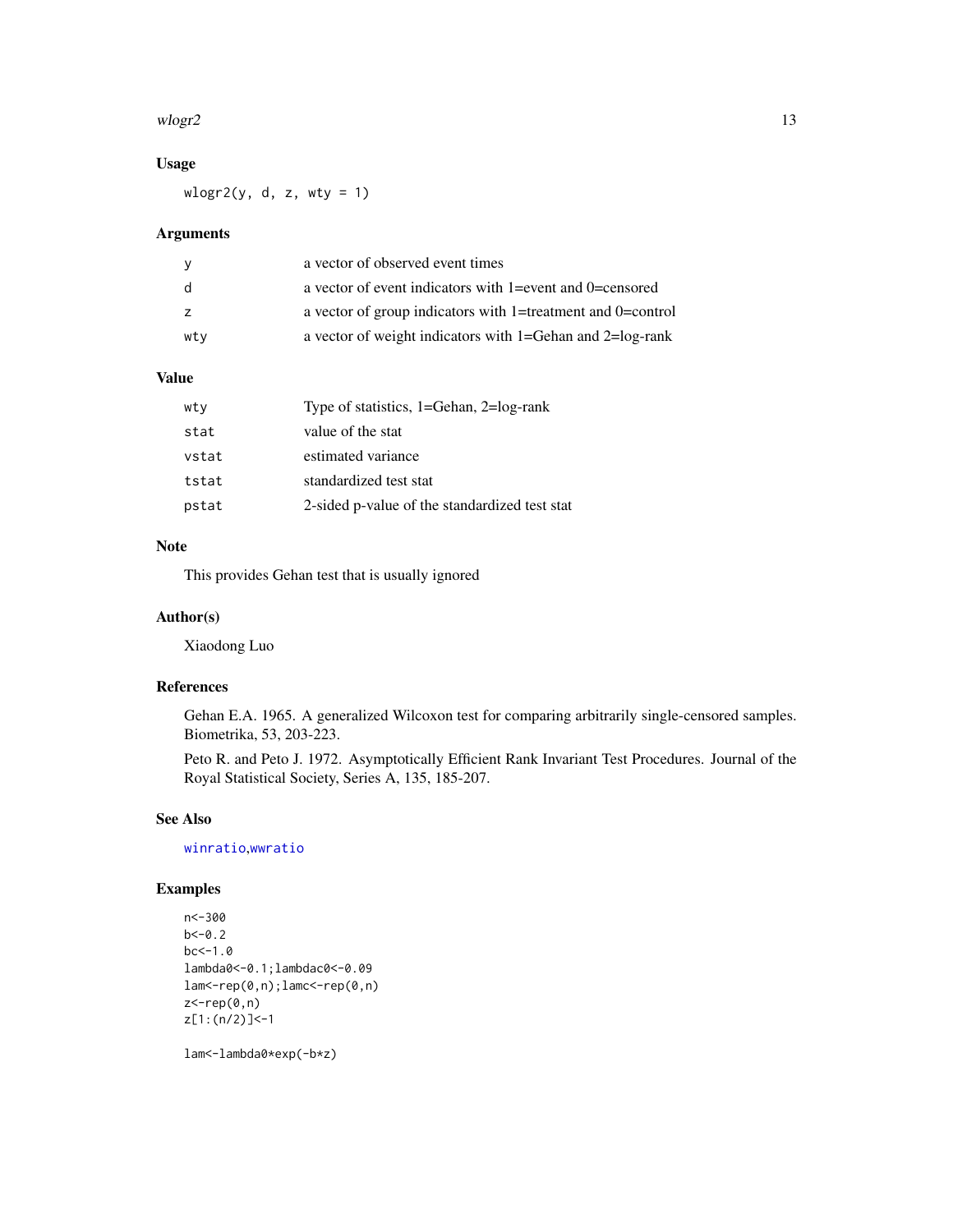#### <span id="page-13-0"></span>14 wwratio

```
lamc<-lambdac0*exp(-bc*z)
tem<-matrix(0,ncol=2,nrow=n)
```
tem[, $1$ ] < - -  $\log(1 - \text{runif(n)})$ /lam tem[,2]<--log(1-runif(n))/lamc

y<-apply(tem,1,min) d<-as.numeric(tem[,1]<=y)

i<-1 ##i=1,2 wtest<-wlogr2(y,d,z,wty=i) wtest

<span id="page-13-1"></span>

#### wwratio *Weighted Win Loss Statistics*

#### Description

Calculate weighted win loss statistics and their corresponding variances under the global NULL hypothesis based on Luo et al. (2017) paper, which is a generalization of the win ratio of Pocock et al. (2012) and the win difference of Luo et al. (2015)

#### Usage

wwratio(y1, y2, d1, d2, z, wty1 = 1, wty2 = 1)

#### Arguments

| y1   | a numeric vector of event times denoting the minimum of event times $T_1$ , $T_2$ and<br>censoring time $C$ , where the endpoint $T_2$ , corresponding to the terminal event,<br>is considered of higher clinical importance than the endpoint $T_1$ , corresponding<br>to the non-terminal event. Note that the terminal event may censor the non-<br>terminal event, resulting in informative censoring. |
|------|------------------------------------------------------------------------------------------------------------------------------------------------------------------------------------------------------------------------------------------------------------------------------------------------------------------------------------------------------------------------------------------------------------|
| y2   | a numeric vector of event times denoting the minimum of event time $T_2$ and<br>censoring time $C$ . Clearly, $y2$ is not smaller than $y1$ .                                                                                                                                                                                                                                                              |
| d1   | a numeric vector of event indicators with 1 denoting the non-terminal event is<br>observed and 0 else.                                                                                                                                                                                                                                                                                                     |
| d2   | a numeric vector of event indicators with 1 denoting the terminal event is ob-<br>served and 0 else.                                                                                                                                                                                                                                                                                                       |
| Z    | a numeric vector of group indicators with 1 denoting the treatment group and 0<br>the control group.                                                                                                                                                                                                                                                                                                       |
| wty1 | a numeric vector of weight indicators for the non-terminal event with values 1<br>to 4 corresponding to weights used in Luo et al. (2017).                                                                                                                                                                                                                                                                 |
| wty2 | a numeric vector of weight indicators for the terminal event with values 1 to 2<br>corresponding to weights used in Luo et al. (2017).                                                                                                                                                                                                                                                                     |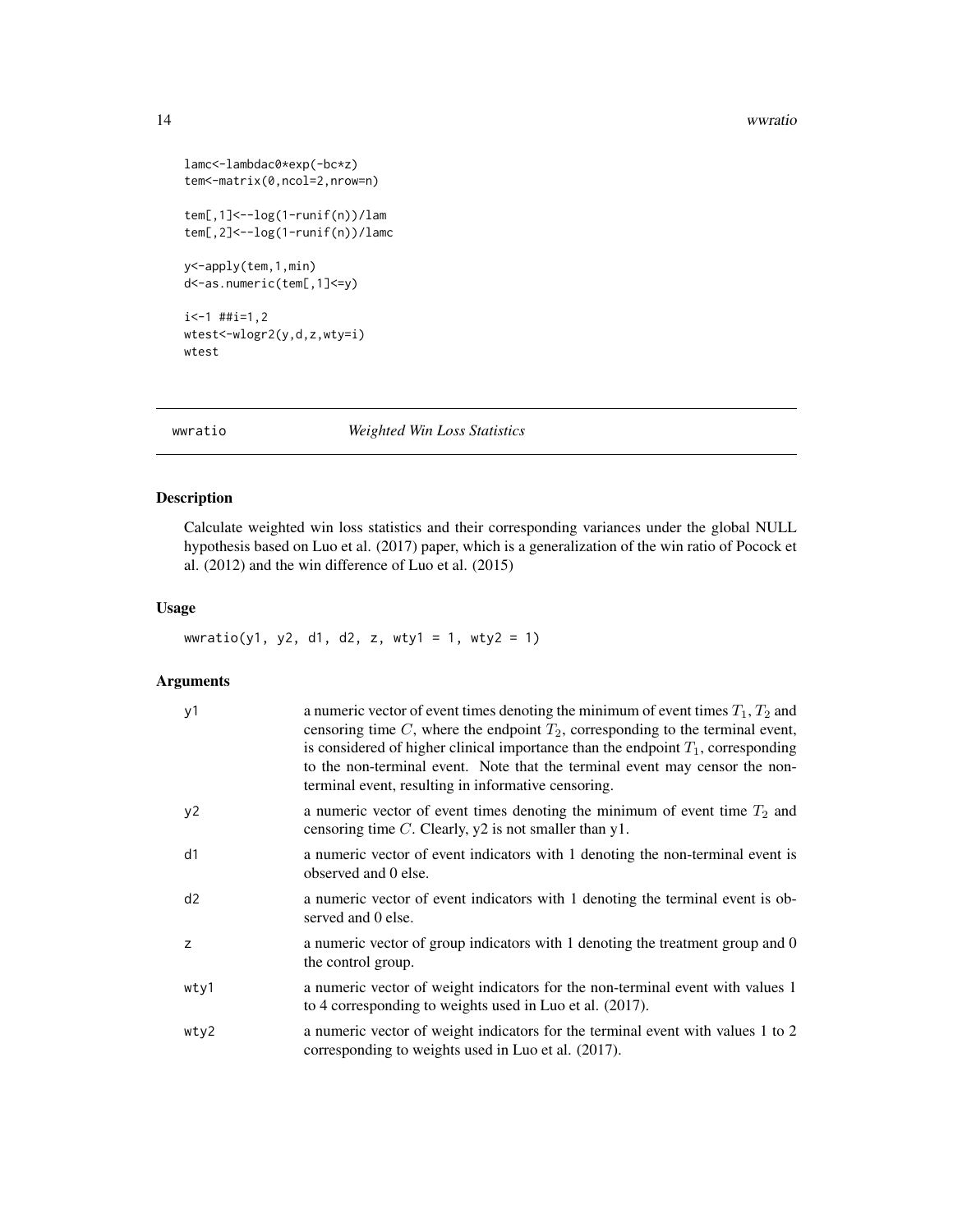#### ww. which is a set of the set of the set of the set of the set of the set of the set of the set of the set of the set of the set of the set of the set of the set of the set of the set of the set of the set of the set of th

# Details

weighted win statistics

# Value

| n1      | Number of subjects in group 1                                                                                                                                                                                           |
|---------|-------------------------------------------------------------------------------------------------------------------------------------------------------------------------------------------------------------------------|
| n0      | Number of subjects in group 0                                                                                                                                                                                           |
| n       | Total number of subjects in both groups                                                                                                                                                                                 |
| wty1    | Weight for non-terminal event                                                                                                                                                                                           |
| wty2    | Weight for terminal event                                                                                                                                                                                               |
| totalw  | Total number of wins in group 1                                                                                                                                                                                         |
| totall  | Total number of losses in group 1                                                                                                                                                                                       |
| tw      | A vector of total numbers of wins in group 1 for each of the two outcomes.<br>Note that $totalw = sum(tw)$ , and the first element is for the terminal event and<br>the second element is for the non-terminal event.   |
| t1      | A vector of total numbers of losses in group 1 for each of the two outcomes.<br>Note that $total1 = sum(t1)$ , and the first element is for the terminal event and<br>the second element is for the non-terminal event. |
| хp      | The ratios between tw and tl                                                                                                                                                                                            |
| cwindex | The win contribution index defined as the ratio between tw and total w+totall                                                                                                                                           |
| clindex | The loss contribution index defined as the ratio between t1 and total w+totall                                                                                                                                          |
| wr      | weighted win ratio                                                                                                                                                                                                      |
| ٧r      | estimated variance of weighted win ratio                                                                                                                                                                                |
| tr      | standardized $log(wr)$                                                                                                                                                                                                  |
| pr      | 2-sided p-value of tr                                                                                                                                                                                                   |
| wd      | weighted win difference                                                                                                                                                                                                 |
| vd      | estimated variance of weighted win difference                                                                                                                                                                           |
| td      | standardized wd                                                                                                                                                                                                         |
| pd      | 2-sided p-value of td                                                                                                                                                                                                   |
| wp      | weighted win product                                                                                                                                                                                                    |
| vp      | estimated variance of weighted win product                                                                                                                                                                              |
| tp      | standardized log(wp)                                                                                                                                                                                                    |
| pp      | 2-sided p-value of tp                                                                                                                                                                                                   |

# Author(s)

Xiaodong Luo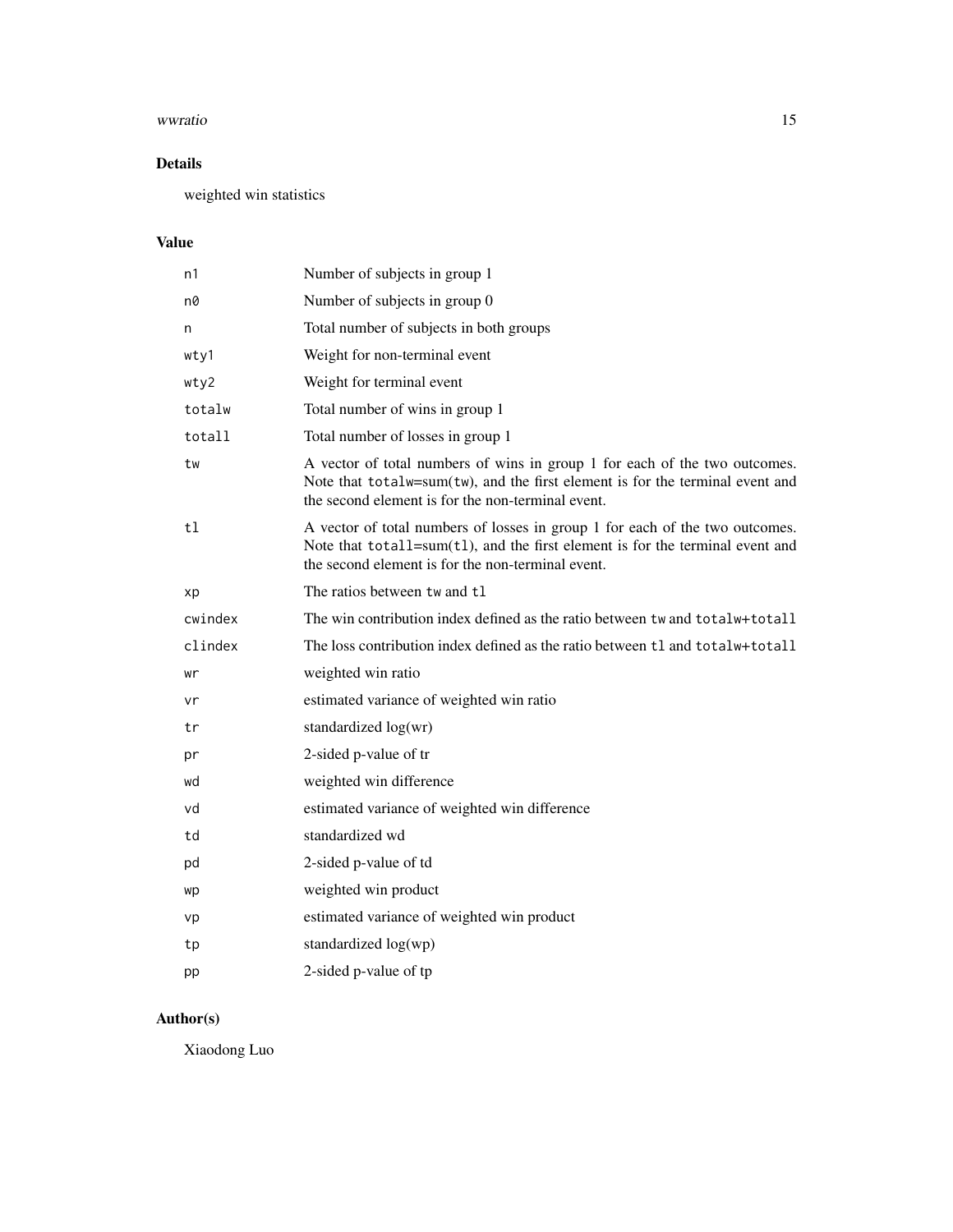#### <span id="page-15-0"></span>References

Pocock S.J., Ariti C.A., Collier T. J. and Wang D. 2012. The win ratio: a new approach to the analysis of composite endpoints in clinical trials based on clinical priorities. European Heart Journal, 33, 176-182.

Luo X., Tian H., Mohanty S. and Tsai W.-Y. 2015. An alternative approach to confidence interval estimation for the win ratio statistic. Biometrics, 71, 139-145.

Luo X., Qiu J., Bai S. and Tian H. 2017. Weighted win loss approach for analyzing prioritized outcomes. Statistics in Medicine, doi: 10.1002/sim.7284.

#### See Also

[wlogr2](#page-11-1),[winratio](#page-9-1)

#### Examples

```
n<-300
rho<-0.5
b2<-0.2b1<-0.5bc < -1.0lambda10<-0.1;lambda20<-0.08;lambdac0<-0.09
lam1<-rep(0,n);lam2<-rep(0,n);lamc<-rep(0,n)
z < - rep(\emptyset, n)
z[1:(n/2)]<-1
lam1<-lambda10*exp(-b1*z)
lam2<-lambda20*exp(-b2*z)
lamc<-lambdac0*exp(-bc*z)
tem<-matrix(0,ncol=3,nrow=n)
y2y<-matrix(0,nrow=n,ncol=3)
y2y[,1]<-rnorm(n);y2y[,3]<-rnorm(n)
y2y[,2]<-rho*y2y[,1]+sqrt(1-rho^2)*y2y[,3]
tem[,1]<--log(1-pnorm(y2y[,1]))/lam1
tem[,2]<--log(1-pnorm(y2y[,2]))/lam2
tem[,3]<--log(1-runif(n))/lamc
y1<-apply(tem,1,min)
y2<-apply(tem[,2:3],1,min)
d1<-as.numeric(tem[,1]<=y1)
d2<-as.numeric(tem[,2]<=y2)
i<-1 ##i=1,2,3,4
j<-2 ##j=1,2
wtest<-wwratio(y1,y2,d1,d2,z,wty1=i,wty2=j)
```

```
summary(wtest)
```